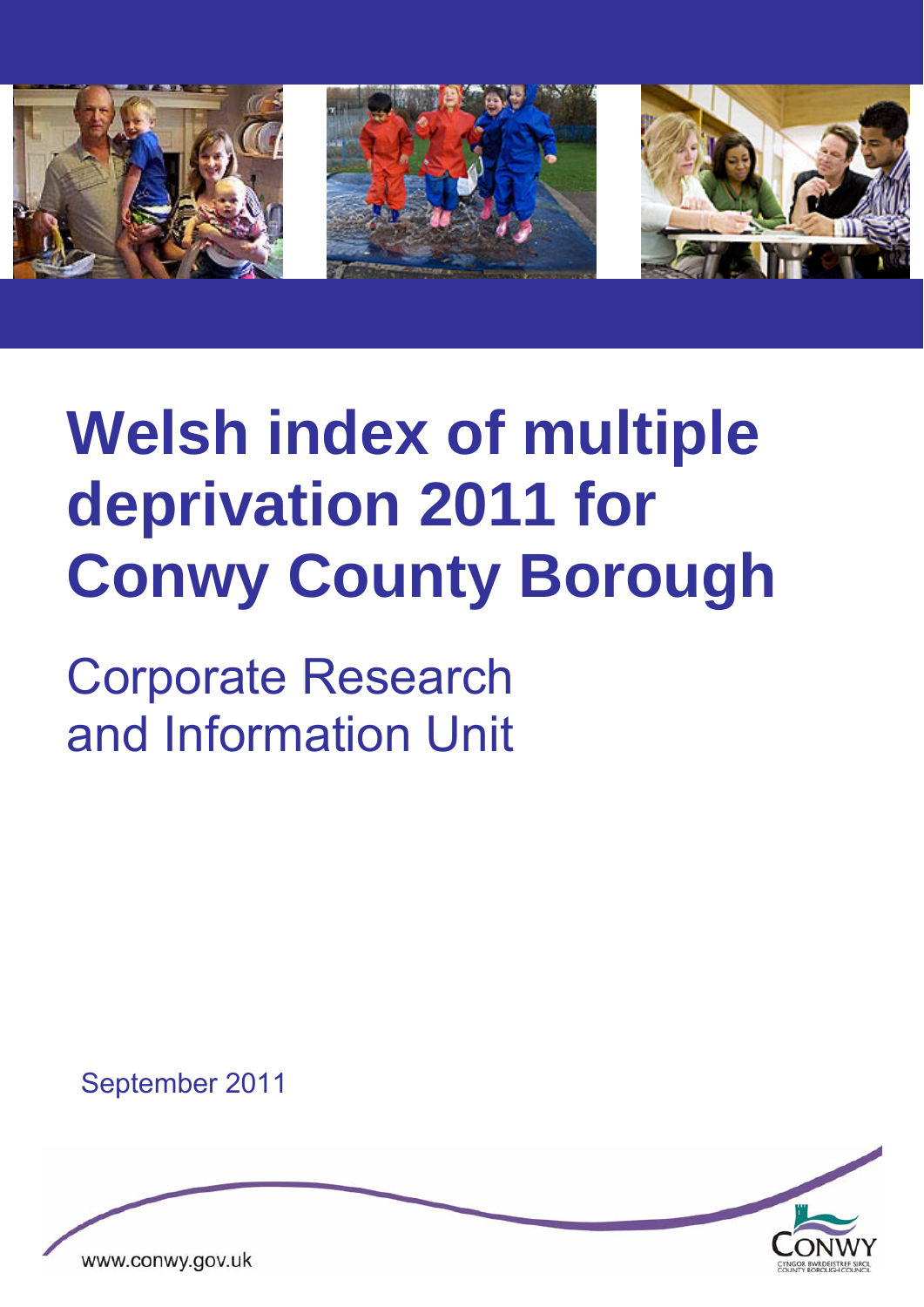

# **Contact us**

If you have any suggestions about how we could improve this bulletin, or if you require further information, please contact us.

The Corporate Research and Information Unit Bodlondeb, Conwy, LL32 8DU. Email: [research.unit@conwy.gov.uk](mailto:research.unit@conwy.gov.uk)

Phone: 01492 575291

#### **Next update – ad hoc**

Produced by the Corporate Research and Information Unit September 2011 http://www.conwy.gov.uk/research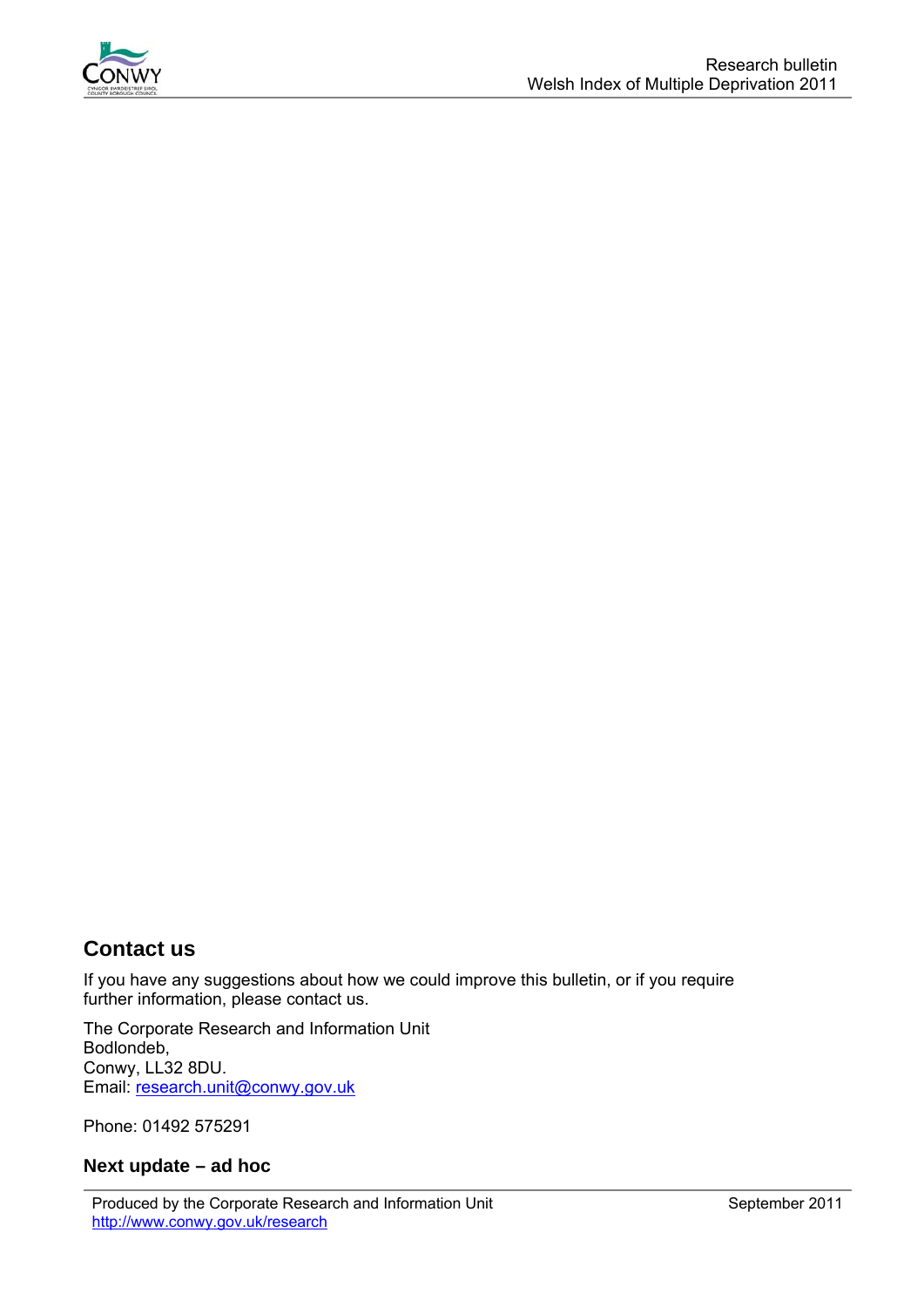

## **1 The Welsh index of multiple deprivation 2011**

- 1.1 The Welsh Index of Multiple Deprivation 2011 (WIMD 2011) is the official measure of deprivation for small areas in Wales. It is produced by the Welsh Government so that funding, policy and programmes can be effectively focussed on the most disadvantaged communities.
- 1.2 Deprivation is a wider concept than poverty. Poverty means not having enough money (or other essentials) to get by. Deprivation refers to problems caused by a general lack of resources and opportunities (not just money), for example good health, protection from crime, a clean and safe environment. Multiple deprivation refers to the different types of deprivation that may occur.

### **2 What are lower super output areas (LSOAs)?**

2.1 Wales has been broken down into 1,896 small areas called Lower Super Output Areas or LSOAs. Although very different in geographical size, they have an average population of 1,500 people. This is to make fairer comparisons between areas located in different parts of Wales.

## **3 What is an index?**

3.1 An index is a group of separate measurements which are combined into a single number. They are designed to show changes in a complicated variable like industrial output, prices or in this case deprivation. An index then allows comparisons between different values – in the case of WIMD, the comparison is between LSOAs.

## **4 How is the WIMD 2011 produced?**

- 4.1 The WIMD 2011 ranks each of the 1,896 LSOAs in Wales against each other, with a rank of 1 assigned to the most deprived area. For most purposes the top 10% (i.e. those ranked between 1 and 190) is taken to represent those areas which are most deprived in Wales.
- 4.2 The ranks are broken down into eight different types of deprivation, each of which contributes a different weighting to the overall index.

| <b>Deprivation Type</b> | <b>Weighting in WIMD</b> |
|-------------------------|--------------------------|
| Income                  | 23.5%                    |
| Employment              | 23.5%                    |
| Health                  | 14%                      |
| Education               | 14%                      |
| Housing                 | 5%                       |
| Physical environment    | 5%                       |
| Access to services      | 10%                      |
| Community safety        | 5%                       |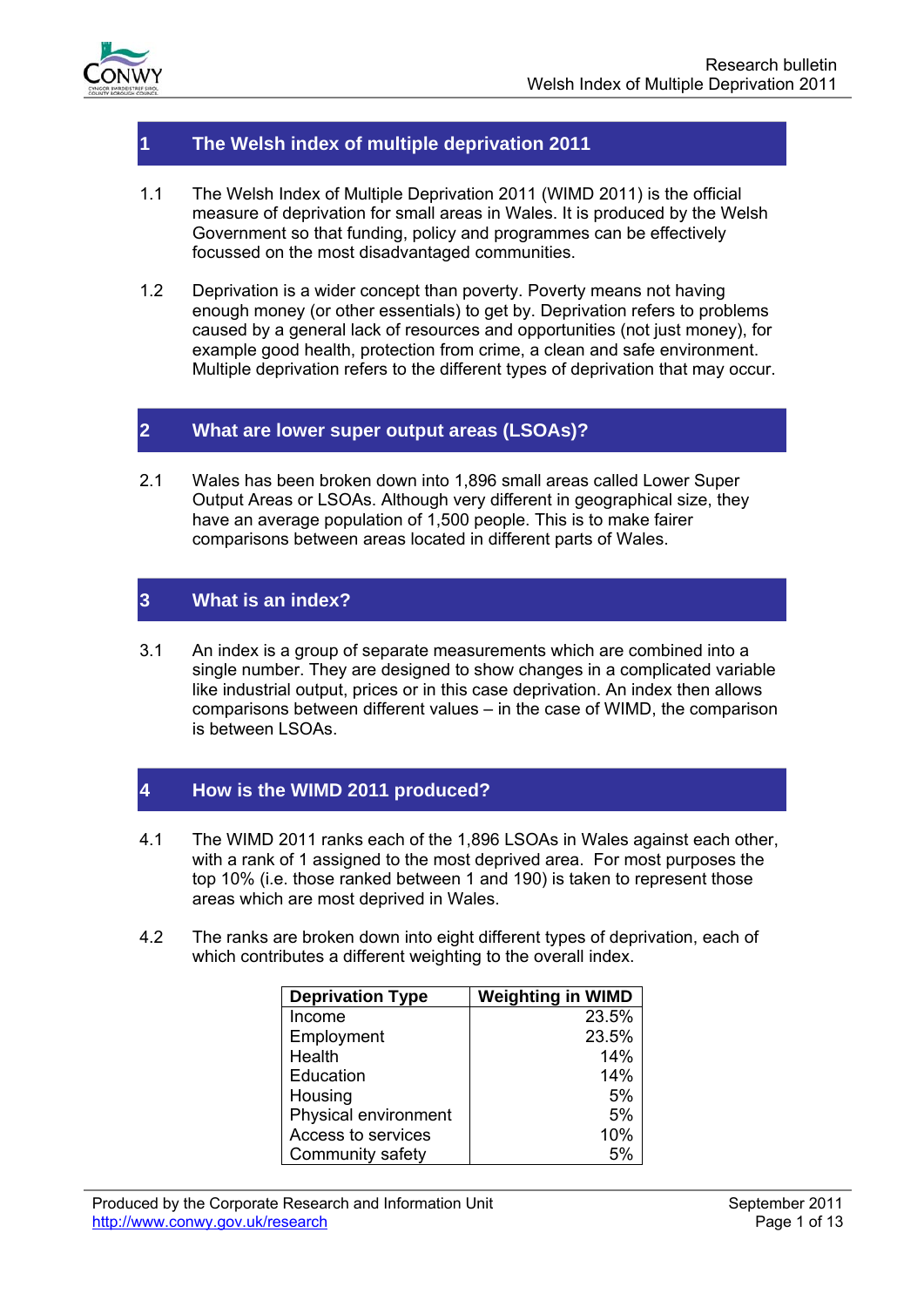

4.3 A score is calculated for each type of deprivation based on a number of underlying indicators. A list of the indicators can be found in Appendix A.

## **5 The child index**

5.1 Alongside the main index the Welsh Government also produce a child version of the WIMD. This Child index of Multiple Deprivation uses the same methodology as the main index, but is based on indicators that relate specifically to children and young people. The employment domain is not included.

## **6 Using the WIMD 2011**

- 6.1 The ranks are a relative system of measurement; we can know which areas or more (or less) deprived than others, but not by how much. For example, if area A has a rank of 100 and area B a rank of 300, it does not follow that A is three times more deprived than B.
- 6.2 There can be individuals in deprived areas that would not be considered deprived; and there can also be individuals that would be considered deprived in the least deprived areas. Around 1 in 5 of the people in income-benefits households live in the most deprived 10% of areas in Wales.
- 6.3 It is important to remember that a lack of deprivation is not the same as affluence. The least-deprived area is not necessarily the most affluent area in Wales.
- 6.4 It is not possible to compare deprivation scores with the 2008 and 2005 indexes. The parts that make up the index are different and the indexes were worked out in different ways. An area's score is affected by the scores of every other area; so it is impossible to tell whether a change in score is a real change in the deprivation level of an area, or whether it is due to the scores of other areas going up or down. The WIMD indicator data is updated annually where possible and so can be used to monitor change over time.
- 6.5 It is not possible to aggregate the ranks to larger geographies or nongeographic groups by taking an average of the ranks. Larger geographies can be compared by calculating the percentage of the small areas in the larger geography which are in the most deprived 10 (ranks 1-190) or 20 (ranks 1- 380) percent. WG WIMD 2011 summary report has details of this at local authority level. WG have also aggregated the indicator data into useful groups, including local authorities and Communities First areas.
- 6.6 England, Scotland and Northern Ireland all produce their own indexes of multiple deprivation. However, these are not directly comparable: they are produced for different geographies; there are differences between the indicators; differences in policy drivers mean that the indexes have developed differently with devolution; and the indexes are produced on different timescales and so they do not tend to refer to the same year of data.

Produced by the Corporate Research and Information Unit September 2011 http://www.conwy.gov.uk/research **Page 2 of 13**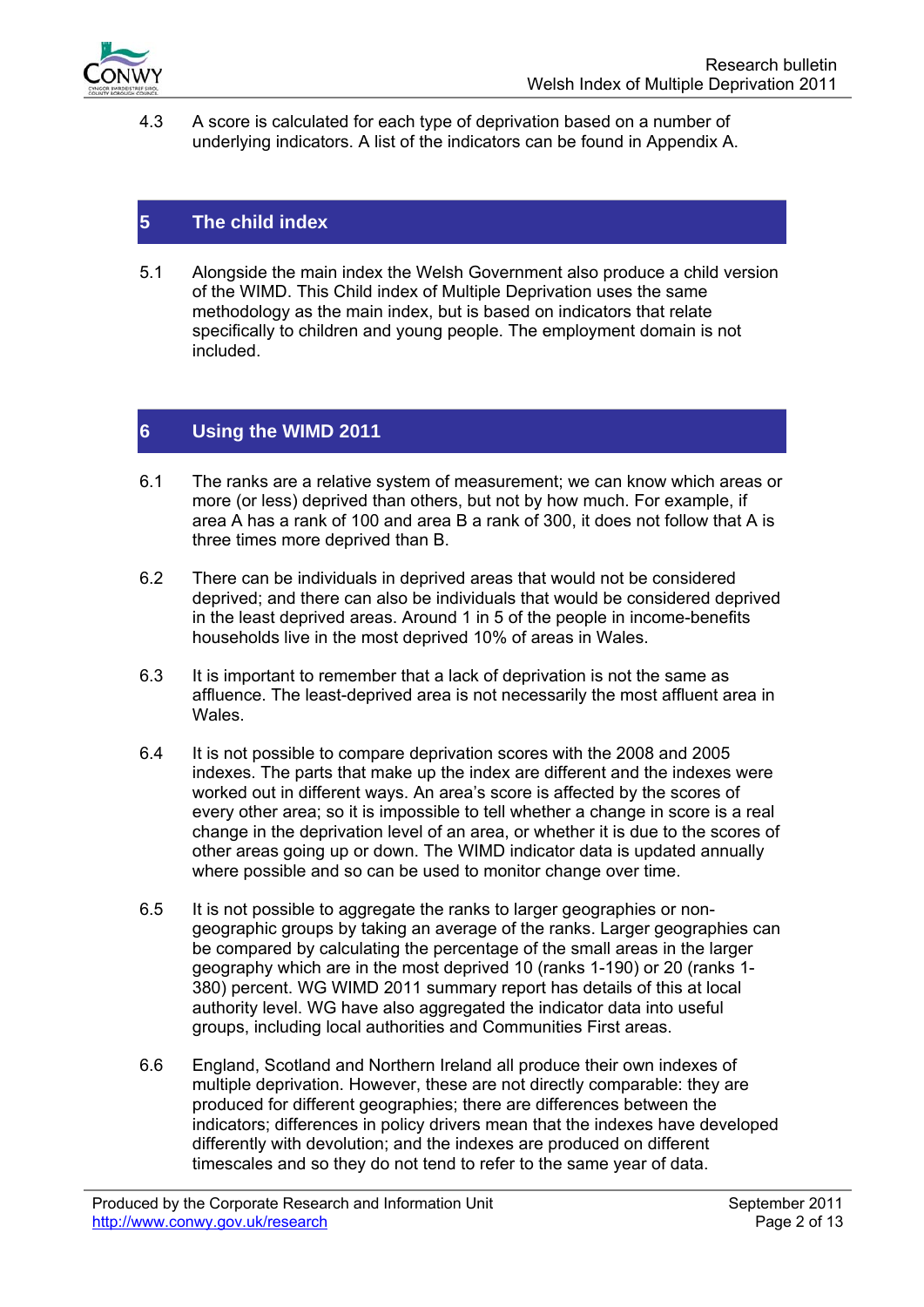

## **7 Significant changes between the WIMD 2008 and 2011**

- 7.1 Abergele-Pensarn and Rhiw 3 are no longer ranked amongst the top 10% most deprived areas in Wales, but Abergele-Pensarn is still in the top 10% for the Child version of the Index.
- 7.2 Llysfaen 1 changed in rank from 239 to 71 for income related deprivation on the main index and is the most deprived LSOA in Conwy on the Child index.
- 7.3 Glyn 2 is now ranked 7th most deprived in Wales in relation to employment and community safety.
- 7.4 There are now no LSOAs in Conwy featuring amongst the top 10% most deprived in Wales in relation to education. In 2008 both Tudno 2 and Abergele-Pensarn did feature in the top 10%.
- 7.5 Towyn is now amongst the top 10% most deprived according to the health part of the WIMD.
- 7.6 All four LSOAs in Kinmel Bay along with Towyn feature amongst the top 10% most deprived for physical environment following updates to the number of properties at high risk of flooding

## **8 Conwy LSOAs amongst the top 10% most deprived in Wales**

#### **Overall**



#### **Main index**

| LSOA           | Rank<br>2011 | Rank<br>2008 |
|----------------|--------------|--------------|
| Glyn (Conwy) 2 | 50           | 46           |
| Tudno 2        | 116          | 107          |

| <b>LSOA</b>      | Rank<br>2011 | Rank<br>2008 |
|------------------|--------------|--------------|
| Llysfaen 1       | 70           | 57           |
| Abergele Pensarn | 116          | 106          |
| Tudno 2          | 138          | 155          |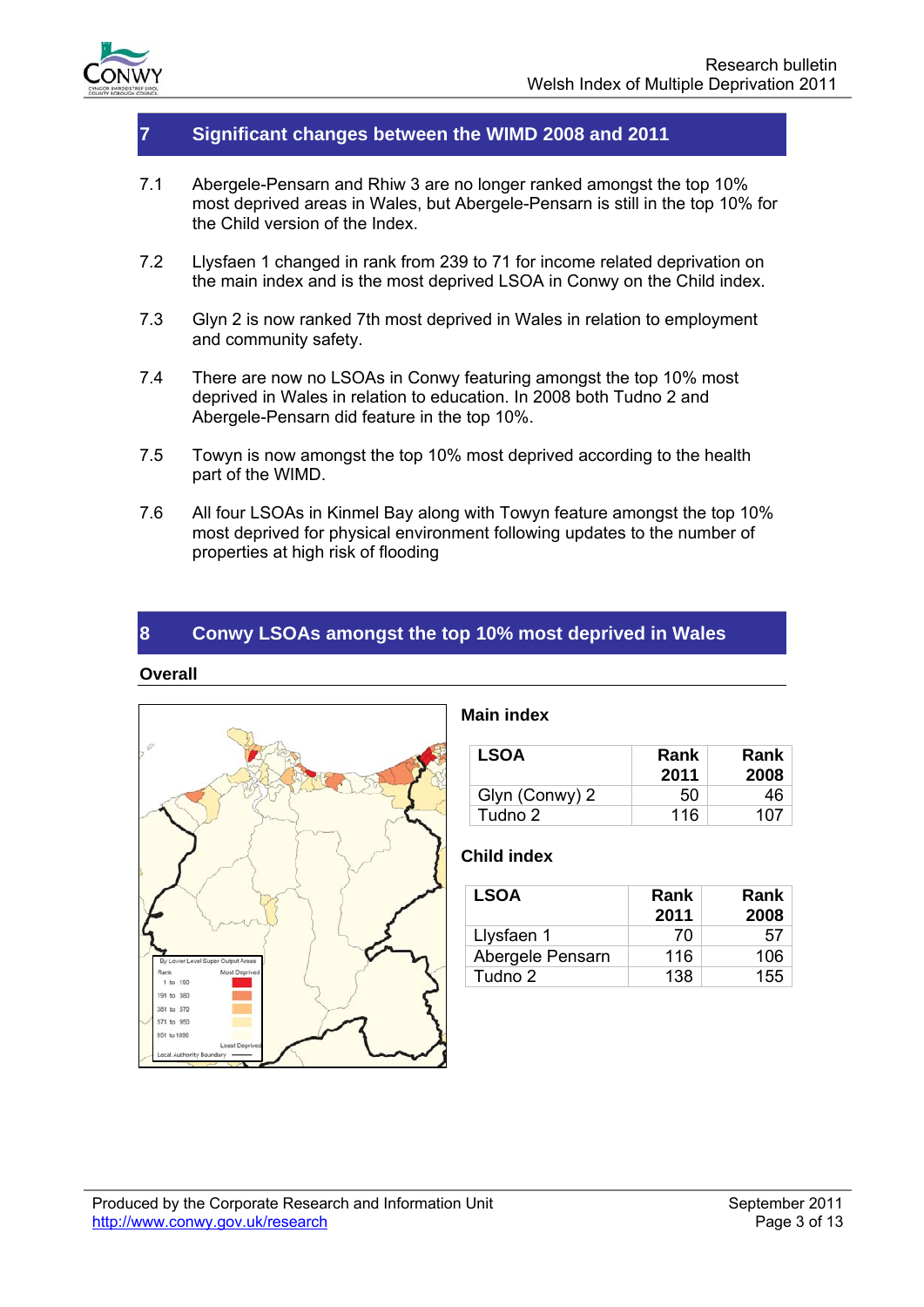

#### **Income**



## **Main index**

| <b>LSOA</b>    | Rank<br>2011 | Rank<br>2008 |
|----------------|--------------|--------------|
| Glyn (Conwy) 2 | 52           | 69           |
| Llysfaen 1     | 71           | 239          |
| Tudno 2        | 72           | 198          |

## **Child index**

| <b>LSOA</b> | Rank<br>2011 | <b>Rank</b><br>2008 |
|-------------|--------------|---------------------|
| Llysfaen 1  | 56           | 52                  |
| Tudno 2     | 119          | 205                 |

## **Employment**



## **Main index**

| <b>LSOA</b>      | Rank<br>2011 | Rank<br>2008 |
|------------------|--------------|--------------|
| Glyn (Conwy) 2   |              | 25           |
| Rhiw 3           | 34           | 33           |
| Abergele Pensarn | 97           | 74           |
| Tudno 2          | 153          | 121          |

## **Child index**

There is no Child index theme for employment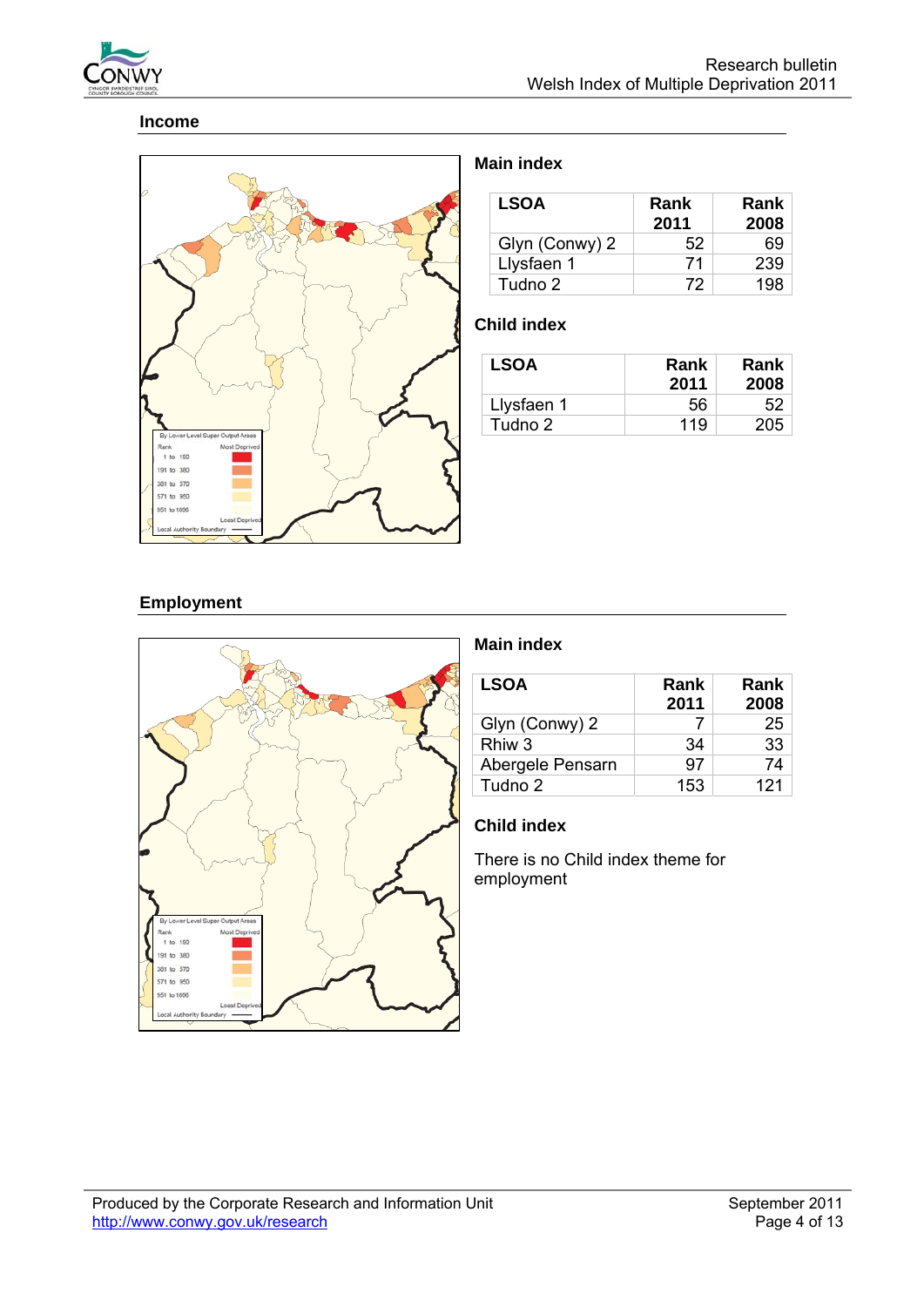

# **Health**



| <b>LSOA</b>    | Rank<br>2011 | Rank<br>2008 |
|----------------|--------------|--------------|
| Glyn (Conwy) 2 | 122          | 50           |
| Towyn          | 164          | 292          |

| <b>LSOA</b>          | Rank<br>2011 | Rank<br>2008 |
|----------------------|--------------|--------------|
| Abergele Pensarn     | 24           | 28           |
| Glyn (Conwy) 3       | 34           | 39           |
| Llysfaen 1           | 66           | 90           |
| Deganwy 2            | 89           | 316          |
| Rhiw <sub>3</sub>    | 127          | 118          |
| Uwchaled             | 135          | 230          |
| Tudno 1              | 150          | 233          |
| Llandrillo yn Rhos 2 | 152          | 86           |

## **Education**



#### None amongst the top 10%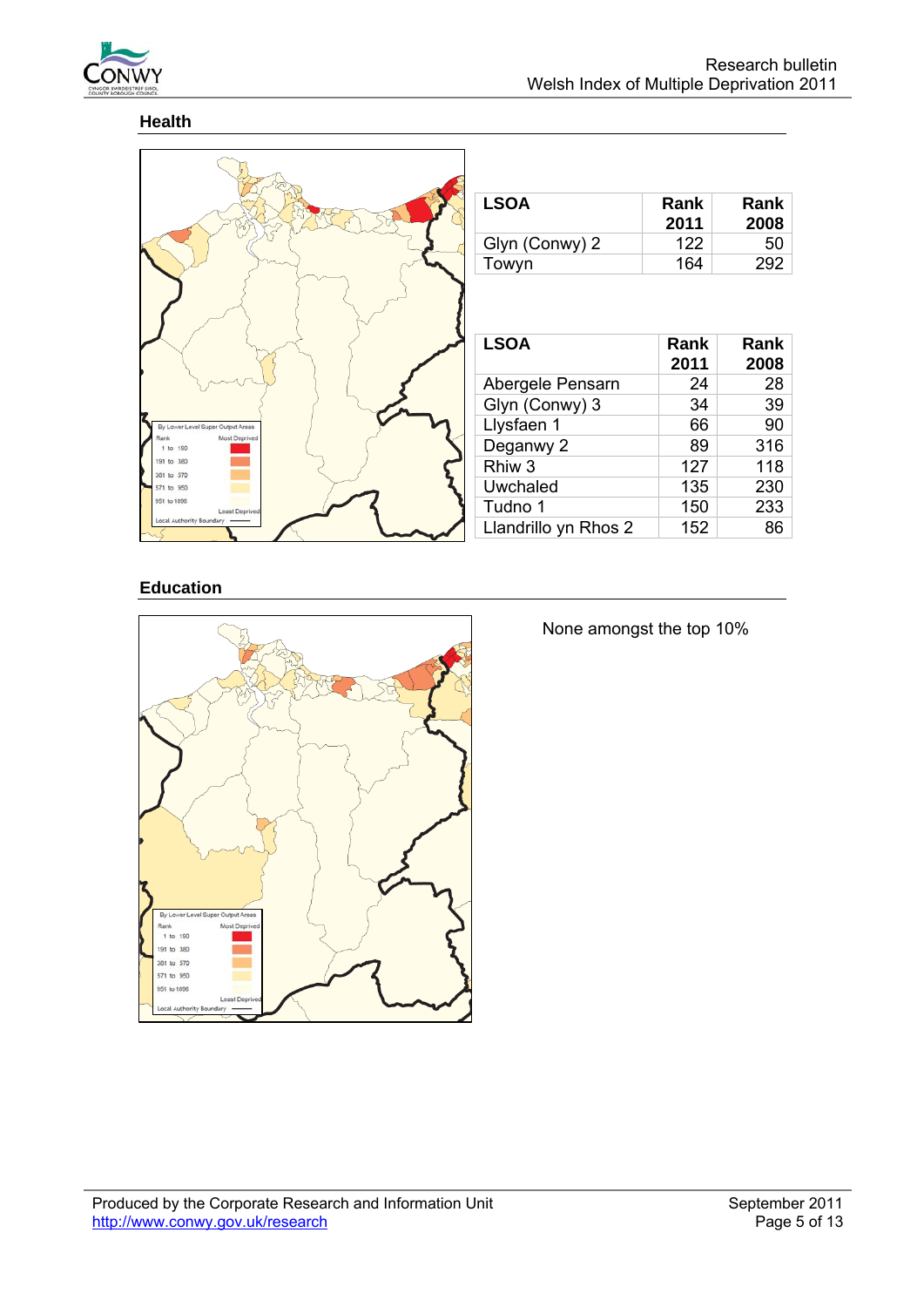

# **Housing**



## **Main index**

| <b>LSOA</b>                   | Rank<br>2011 | Rank<br>2008 |
|-------------------------------|--------------|--------------|
| Gogarth 1                     | 15           | 15           |
| Glyn (Conwy) 2                | 18           | 18           |
| Pentre Mawr 1                 | 20           | 20           |
| Tudno 2                       | 32           | 32           |
| Craig-y-Don 1                 | 45           | 45           |
| Tudno 1                       | 49           | 49           |
| Rhiw 3                        | 64           | 64           |
| Colwyn 2                      | 89           | 89           |
| Mostyn (Conwy) 1              | 90           | 90           |
| Mostyn (Conwy) 2              | 107          | 107          |
| Llandrillo yn Rhos 4          | 133          | 133          |
| Pant-yr-afon /<br>Penmaenan 2 | 152          | 152          |
| Conwy 1                       | 160          | 160          |
| Gele 1                        | 171          | 171          |

| <b>LSOA</b>              | <b>Rank 2011</b> | <b>Rank 2008</b> |
|--------------------------|------------------|------------------|
| Pentre Mawr 1            | 14               | 14               |
| Colwyn 2                 | 38               | 38               |
| Tudno 2                  | 50               | 50               |
| Pant-yr-afon/Penmaenan 2 | 51               | 51               |
| Gogarth 1                | 59               | 59               |
| Mostyn (Conwy) 1         | 64               | 64               |
| Tudno 1                  | 66               | 66               |
| Conwy 1                  | 85               | 85               |
| Mochdre                  | 97               | 97               |
| Glyn (Conwy) 2           | 103              | 103              |
| Llandrillo yn Rhos 4     | 144              | 144              |
| Gower (Conwy)            | 147              | 147              |
| Gele 1                   | 174              | 174              |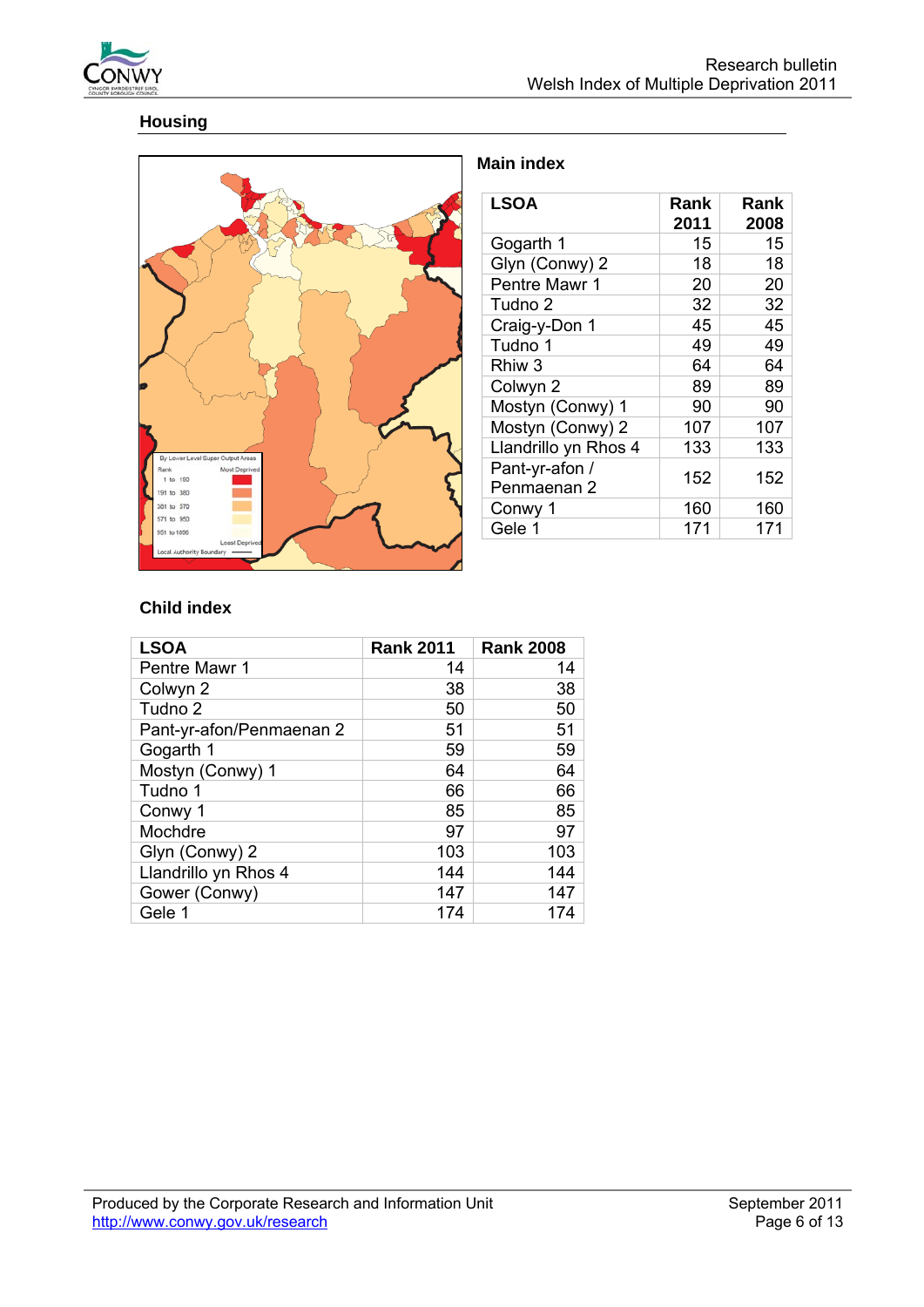

## **Physical environment**



#### **Main index**

| <b>LSOA</b>      | Rank<br>2011 | Rank<br>2008 |
|------------------|--------------|--------------|
| Kinmel Bay 4     | 111          | 118          |
| Kinmel Bay 2     | 132          | 164          |
| Kinmel Bay 1     | 140          | 216          |
| Kinmel Bay 3     | 148          | 151          |
| Tudno 1          | 150          | 225          |
| Conwy 1          | 162          | 227          |
| Mostyn (Conwy) 2 | 170          | 281          |
| Towyn            | 173          | 286          |
| Tudno 2          | 184          | 353          |

## **Child index**

| <b>LSOA</b>        | Rank<br>2011 | Rank<br>2008 |
|--------------------|--------------|--------------|
| Kinmel Bay 4       | 111          | 118          |
| Kinmel Bay 2       | 132          | 164          |
| Kinmel Bay 1       | 140          | 216          |
| Kinmel Bay 3       | 148          | 151          |
| Tudno 1            | 150          | 225          |
| Conwy 1            | 162          | 227          |
| Mostyn (Conwy) 2   | 170          | 281          |
| Towyn              | 173          | 286          |
| Tudno <sub>2</sub> | 184          | 353          |

#### **Access to services**



## **Main index**

| <b>LSOA</b>       | Rank<br>2011 | Rank<br>2008 |
|-------------------|--------------|--------------|
| Llansannan        | 42           | 42           |
| Uwchaled          | 50           | 50           |
| <b>Uwch Conwy</b> | 68           | 68           |
| Llangernyw        | 99           | 99           |
| Betws yn Rhos     | 108          | 108          |
| Eglwysbach        | 133          | 133          |

| <b>LSOA</b>       | Rank<br>2011 | Rank<br>2008 |  |  |
|-------------------|--------------|--------------|--|--|
| Llansannan        | 49           | 49           |  |  |
| Uwchaled          | 51           | 51           |  |  |
| <b>Uwch Conwy</b> | 86           | 86           |  |  |
| Llangernyw        | 96           | 96           |  |  |
| Betws yn Rhos     | 129          | 129          |  |  |
| Eglwysbach        | 153          | 153          |  |  |
| Caerhun           | 188          | 188          |  |  |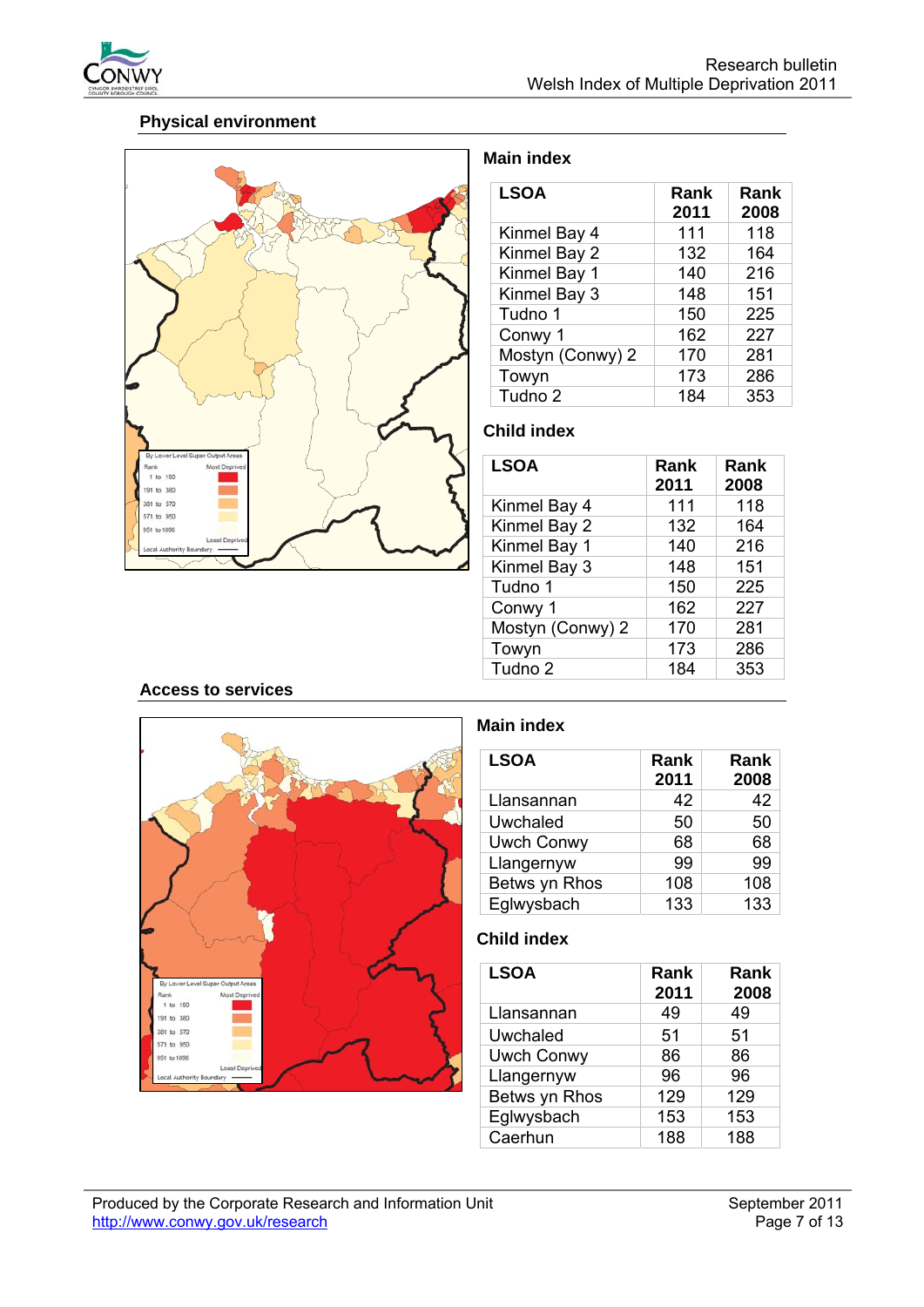

# **Community safety**



## **Main index**

| <b>LSOA</b>    | Rank<br>2011 | Rank<br>2008 |  |  |
|----------------|--------------|--------------|--|--|
| Glyn (Conwy) 2 |              | 26           |  |  |
| Llysfaen 1     | 149          | 54           |  |  |
| Gogarth 1      | 168          | 145          |  |  |
| Glyn (Conwy) 1 | 187          | 131          |  |  |

| <b>LSOA</b>    | Rank<br>2011 | Rank<br>2008 |  |  |
|----------------|--------------|--------------|--|--|
| Glyn (Conwy) 2 |              | 26           |  |  |
| Llysfaen 1     | 149          | 54           |  |  |
| Gogarth 1      | 168          | 145          |  |  |
| Glyn (Conwy) 1 | 187          | 131          |  |  |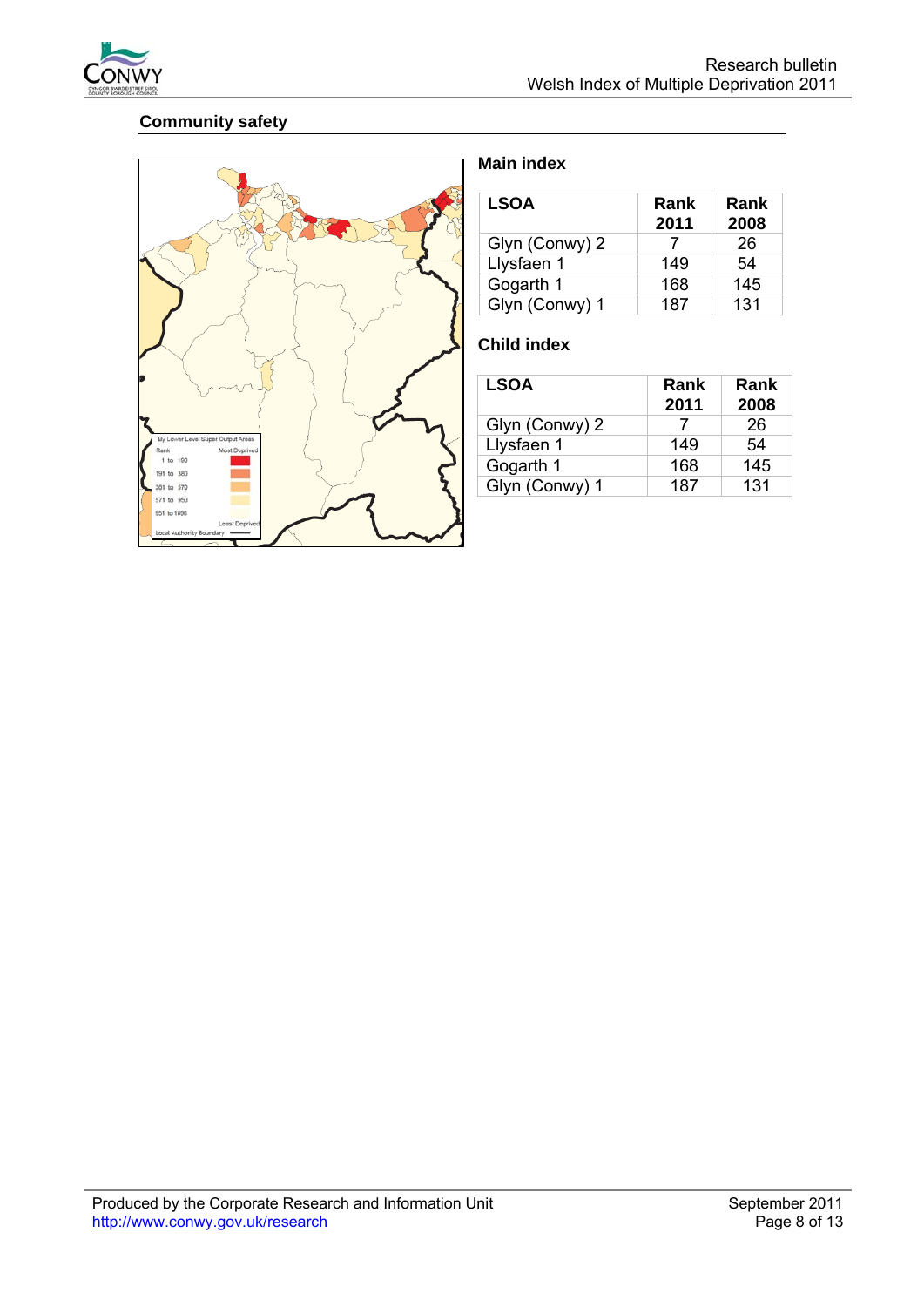

# **Appendix A: indicators in the WIMD 2011**

#### **Main index**

#### **Income**

- Percentage in receipt of income‐related benefits
- Percentage in households receiving Tax Credits with income less than 60% of the Wales median
- NASS-supported asylum seekers

#### **Employment**

• Percentage in receipt of employment‐related benefits

#### **Health**

- Cancer incidence
- All-cause death rate
- Percentage of live single births < 2.5kg
- Limiting long-term illness

#### **Education**

- Key Stage 2 average point scores
- Key Stage 3 average point scores
- Key Stage 4 average point scores
- Percentage of people not entering higher education age 18 19
- Percentage of adults aged 25-59/64 with no qualifications
- Percentage primary school half day absence
- Percentage secondary school half day absence

#### **Housing**

- Percentage of population in households with no central heating
- Percentage of population living in overcrowded households

#### **Physical environment**

- Air emissions
- Air quality
- Proportion of households at risk of flooding
- Proximity to waste disposal and industrial sites

#### **Access to services**

- Mean bus + walking journey time to:
	- NHS dentist
	- Food shop
	- **GP** surgery
	- **EXEC** Leisure centre
	- Public library
- Post Office
- Primary school
- Secondary school
- **Transport node**

- **Community safety**
- Percentage of adult offenders
- Police recorded burglary
- Police recorded criminal damage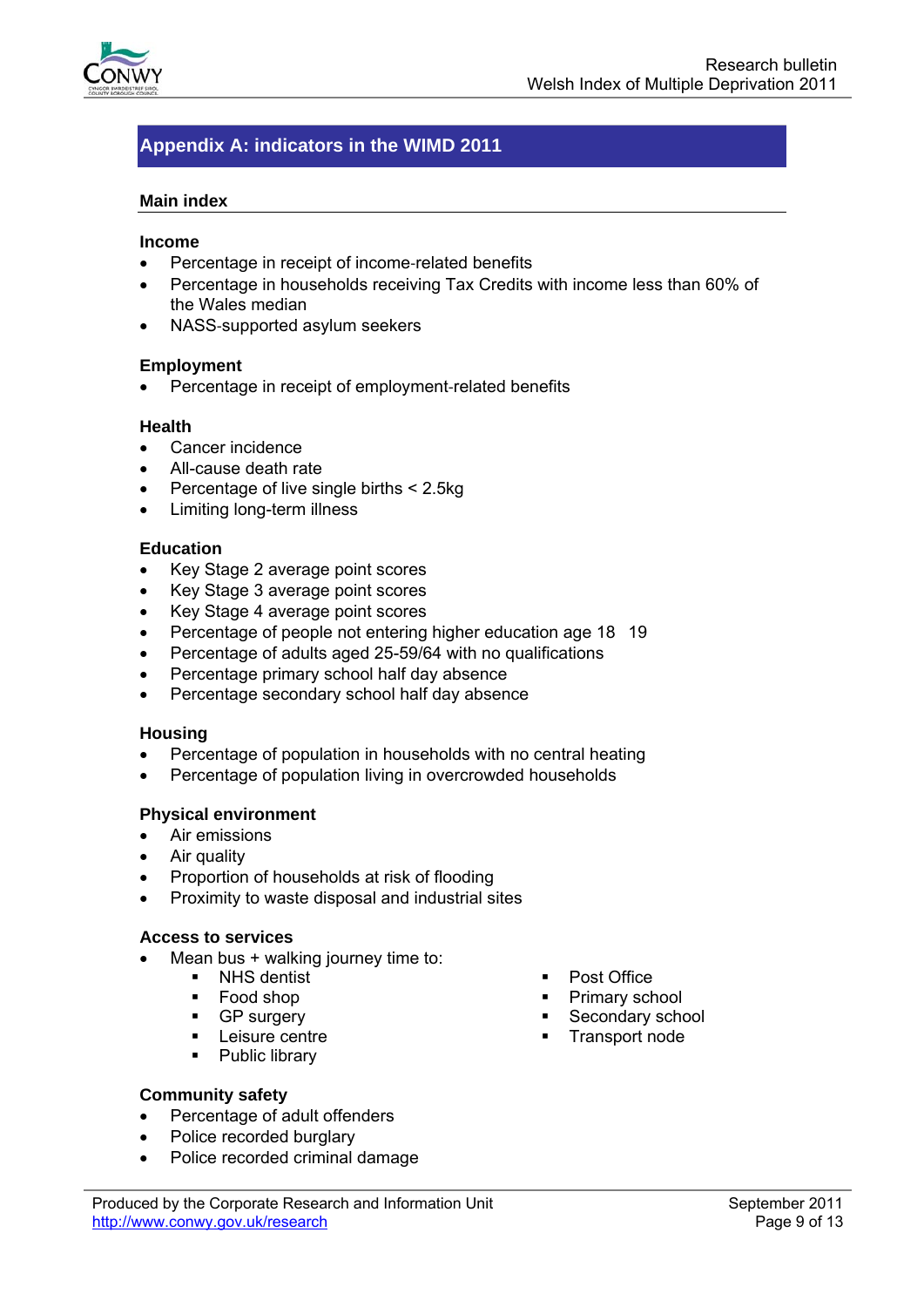

- Fire incidence
- Police recorded theft
- Police recorded violent crime
- Percentage of youth offenders

#### **Child index**

#### **Income**

- Number of children in income‐related benefit households
- Number of children in households receiving Tax Credits with income less than 60% of the Wales median

#### **Employment**

• None

#### **Health**

- Percentage of live single births < 2.5kg
- Limiting long-term illness (Children)

#### **Education**

- Key Stage 2 average point scores
- Key Stage 3 average point scores
- Key Stage 4 average point scores
- Percentage primary school half day absence
- Percentage secondary school half day absence

#### **Housing**

- Percentage of children in households with no central heating
- Percentage of children living in overcrowded households

#### **Physical environment**

- Air emissions
- Air quality
- Proportion of households at risk of flooding
- Proximity to waste disposal and industrial sites

#### **Access to services**

- Mean bus + walking journey time to:
	- **Leisure centre**
	- Public library
- Primary school
- Secondary school

#### **Community safety**

- Percentage of adult offenders
- Police recorded burglary
- Police recorded criminal damage
- Fire incidence
- Police recorded theft
- Police recorded violent crime
- Percentage of youth offenders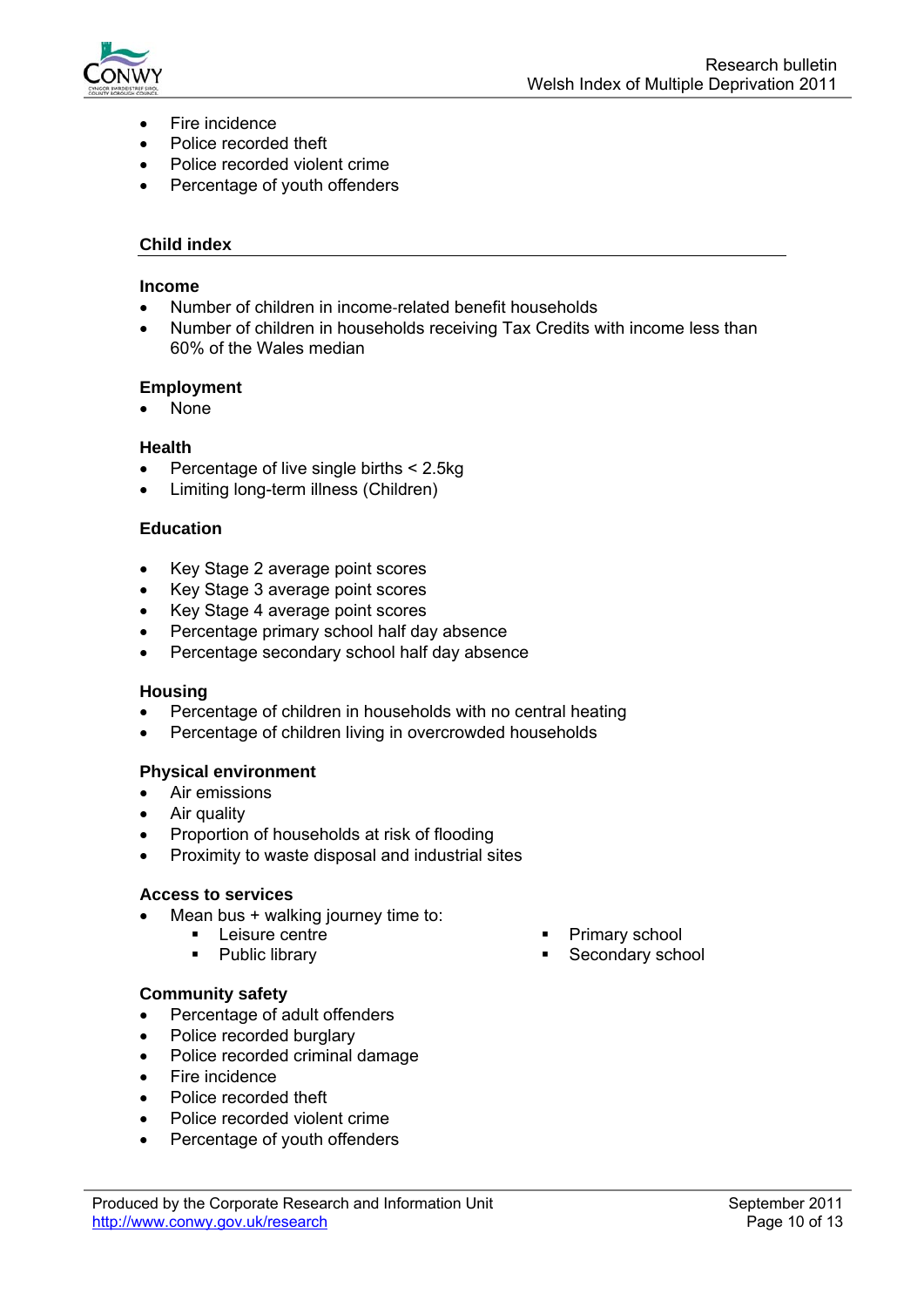

# **Appendix B: full WIMD 2011 results for Conwy County Borough**

| <b>LSOA Name</b>         | <b>Overall</b><br>index | Income | <b>Employment</b> | <b>Health</b> | <b>Education</b> | <b>Housing</b> | <b>Physical</b><br>environment | <b>Access to</b><br>services | <b>Community</b><br>safety |
|--------------------------|-------------------------|--------|-------------------|---------------|------------------|----------------|--------------------------------|------------------------------|----------------------------|
| Glyn (Conwy) 2           | 50                      | 52     |                   | 122           | 728              | 18             | 1535                           | 1779                         |                            |
| Tudno 2                  | 116                     | 72     | 153               | 499           | 205              | 32             | 184                            | 996                          | 208                        |
| Llysfaen 1               | 194                     | 71     | 295               | 695           | 328              | 290            | 1336                           | 376                          | 149                        |
| Abergele Pensarn         | 195                     | 314    | 97                | 494           | 270              | 203            | 209                            | 660                          | 612                        |
| Rhiw <sub>3</sub>        | 221                     | 255    | 34                | 490           | 932              | 64             | 1847                           | 1726                         | 370                        |
| Towyn                    | 293                     | 615    | 400               | 164           | 360              | 512            | 173                            | 354                          | 335                        |
| Kinmel Bay 1             | 349                     | 407    | 347               | 506           | 273              | 455            | 140                            | 954                          | 538                        |
| Pant-yr-afon/Penmaenan 2 | 355                     | 279    | 400               | 203           | 793              | 152            | 1859                           | 686                          | 460                        |
| Pentre Mawr 1            | 370                     | 263    | 456               | 366           | 618              | 20             | 808                            | 1648                         | 488                        |
| Kinmel Bay 3             | 371                     | 331    | 585               | 543           | 361              | 676            | 148                            | 431                          | 353                        |
| Colwyn 2                 | 409                     | 324    | 295               | 1021          | 493              | 89             | 1856                           | 799                          | 373                        |
| Tudno 1                  | 423                     | 366    | 456               | 873           | 463              | 49             | 150                            | 1704                         | 389                        |
| Mostyn (Conwy) 2         | 451                     | 442    | 295               | 718           | 963              | 107            | 170                            | 1758                         | 344                        |
| Llandrillo yn Rhos 4     | 470                     | 379    | 400               | 995           | 687              | 133            | 422                            | 1011                         | 413                        |
| Mochdre                  | 501                     | 474    | 585               | 650           | 597              | 202            | 192                            | 1024                         | 504                        |
| Mostyn (Conwy) 1         | 509                     | 499    | 655               | 617           | 508              | 90             | 250                            | 1676                         | 323                        |
| Glyn (Conwy) 1           | 574                     | 380    | 522               | 577           | 806              | 550            | 1873                           | 1519                         | 187                        |
| Kinmel Bay 4             | 579                     | 736    | 456               | 483           | 733              | 914            | 111                            | 1143                         | 642                        |
| Craig-y-Don 1            | 581                     | 763    | 522               | 545           | 908              | 45             | 211                            | 1560                         | 518                        |
| Gogarth 1                | 598                     | 700    | 585               | 855           | 1115             | 15             | 467                            | 1345                         | 168                        |
| Glyn (Conwy) 3           | 647                     | 439    | 655               | 878           | 1055             | 238            | 1882                           | 723                          | 303                        |
| Pensarn 1                | 648                     | 573    | 708               | 790           | 587              | 229            | 604                            | 1725                         | 238                        |
| Gele 1                   | 717                     | 619    | 782               | 1212          | 822              | 171            | 842                            | 607                          | 628                        |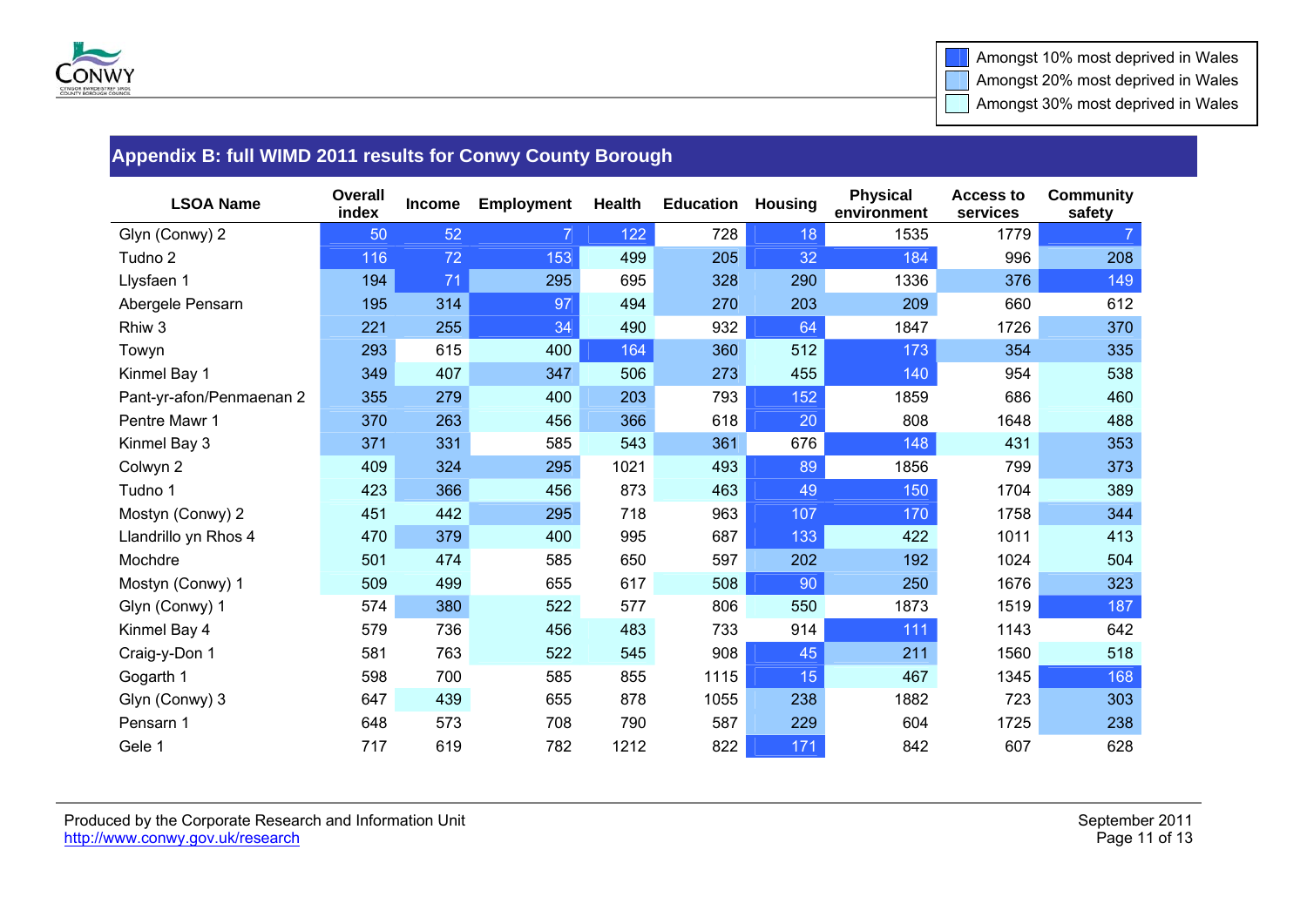

Amongst 10% most deprived in Wales | Amongst 20% most deprived in Wales Amongst 30% most deprived in Wales

| <b>LSOA Name</b>         | <b>Overall</b><br>index | Income | <b>Employment</b> | Health | <b>Education</b> | <b>Housing</b> | <b>Physical</b><br>environment | <b>Access to</b><br>services | <b>Community</b><br>safety |
|--------------------------|-------------------------|--------|-------------------|--------|------------------|----------------|--------------------------------|------------------------------|----------------------------|
| Pant-yr-afon/Penmaenan 1 | 783                     | 528    | 585               | 883    | 1093             | 521            | 1886                           | 1276                         | 605                        |
| Crwst                    | 789                     | 660    | 708               | 765    | 708              | 745            | 630                            | 1485                         | 764                        |
| Marl 2                   | 801                     | 754    | 782               | 814    | 662              | 369            | 1034                           | 1050                         | 807                        |
| Kinmel Bay 2             | 821                     | 942    | 1111              | 713    | 722              | 1508           | 132                            | 343                          | 1394                       |
| Conwy 1                  | 827                     | 794    | 861               | 1373   | 946              | 160            | 162                            | 816                          | 1115                       |
| Gower (Conwy)            | 837                     | 629    | 1022              | 1144   | 497              | 196            | 519                            | 1593                         | 1205                       |
| Eirias 1                 | 855                     | 656    | 708               | 1094   | 1402             | 408            | 1885                           | 427                          | 852                        |
| Gogarth 2                | 919                     | 870    | 1022              | 1241   | 1145             | 345            | 377                            | 443                          | 945                        |
| Deganwy 2                | 989                     | 940    | 1022              | 667    | 1057             | 790            | 865                            | 826                          | 742                        |
| <b>Bryn</b>              | 1011                    | 1212   | 861               | 758    | 1061             | 334            | 827                            | 793                          | 1192                       |
| Uwch Conwy               | 1068                    | 1402   | 1327              | 1563   | 1029             | 209            | 1695                           | 68                           | 1820                       |
| Llandrillo yn Rhos 3     | 1073                    | 981    | 941               | 682    | 1678             | 827            | 487                            | 913                          | 1079                       |
| Llansannan               | 1081                    | 1352   | 1327              | 1551   | 1333             | 340            | 1529                           | 42                           | 1719                       |
| Llysfaen 2               | 1082                    | 821    | 1327              | 1541   | 1111             | 663            | 476                            | 462                          | 885                        |
| <b>Trefriw</b>           | 1084                    | 1118   | 1111              | 1455   | 1129             | 526            | 609                            | 251                          | 1746                       |
| Conwy 3                  | 1136                    | 932    | 1111              | 1252   | 975              | 381            | 1892                           | 628                          | 1227                       |
| Colwyn 3                 | 1143                    | 949    | 782               | 914    | 1356             | 807            | 1706                           | 1393                         | 651                        |
| Pandy                    | 1195                    | 1015   | 1111              | 1418   | 1066             | 458            | 1578                           | 545                          | 1132                       |
| Betws yn Rhos            | 1202                    | 1286   | 1327              | 1434   | 1416             | 711            | 1067                           | 108                          | 1484                       |
| Llangernyw               | 1213                    | 1267   | 1673              | 1248   | 1429             | 425            | 994                            | 99                           | 1858                       |
| Pensarn 2                | 1238                    | 1007   | 1221              | 1739   | 930              | 681            | 1128                           | 535                          | 1087                       |
| Uwchaled                 | 1240                    | 1330   | 1560              | 1682   | 1559             | 460            | 1674                           | 50                           | 1524                       |
| Llandrillo yn Rhos 2     | 1250                    | 1078   | 1022              | 680    | 1710             | 888            | 1249                           | 997                          | 1016                       |
| Tudno 3                  | 1268                    | 1164   | 1111              | 1570   | 1123             | 1528           | 262                            | 615                          | 1347                       |
| Betws-y-Coed             | 1273                    | 1385   | 1673              | 1601   | 920              | 506            | 1016                           | 199                          | 1047                       |
| Llanddulas               | 1304                    | 1326   | 1111              | 1536   | 1606             | 1145           | 592                            | 325                          | 917                        |

Produced by the Corporate Research and Information Unit September 2011 **September 2011** http://www.conwy.gov.uk/research Page 12 of 13